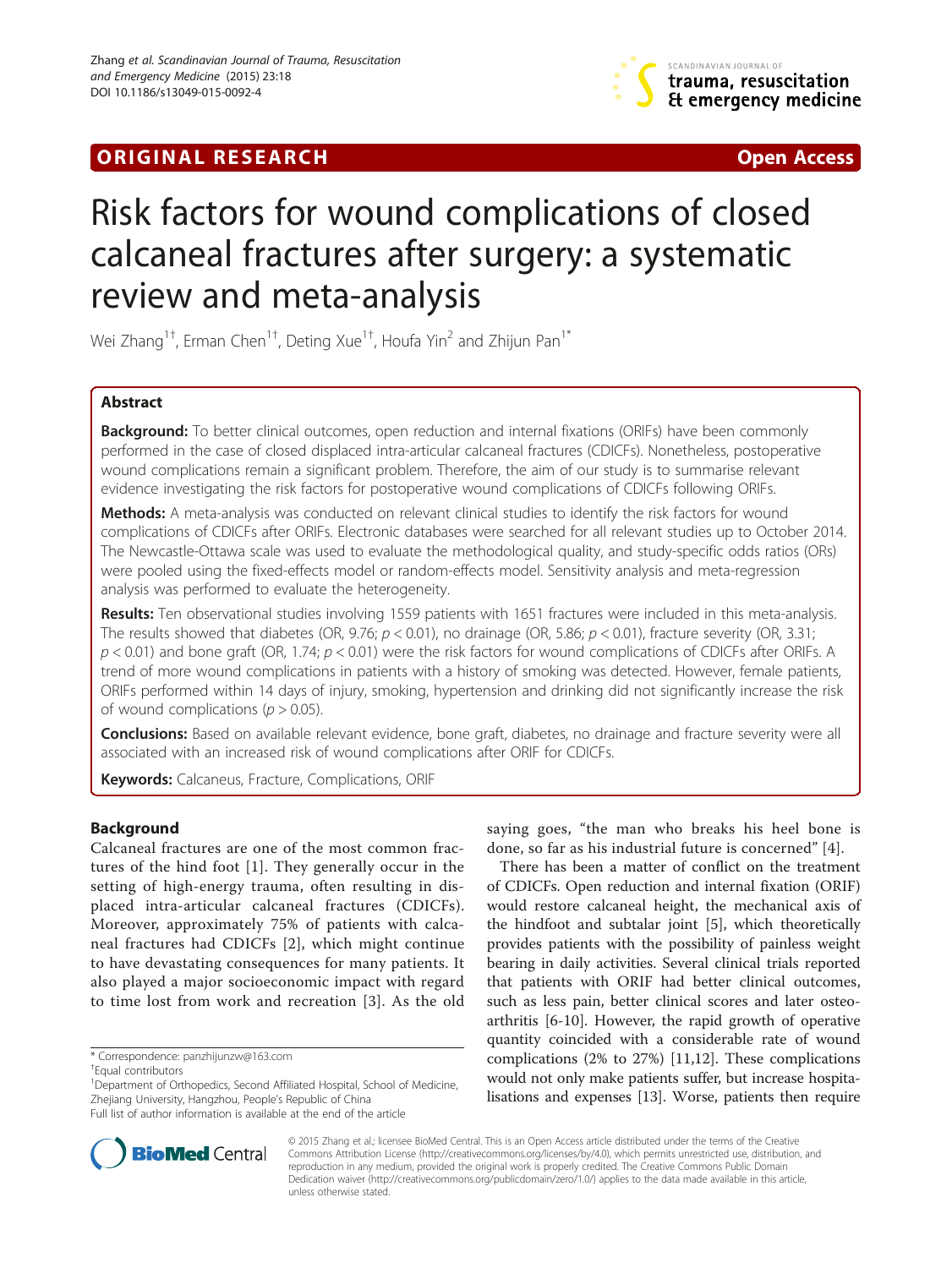surgical debridement, hardware removal or myocutaneous flap coverage to eradicate infection.

Therefore, it is important to reduce the rate of wound complications when CDICFs were treated with ORIFs. To identify the risk factors for wound complications, several studies have been published [\[14](#page-9-0)-[23](#page-9-0)], but some risk factors remains controversial. In order to provide a reference for clinical practice, it is necessary to have a meta-analysis to evaluate and summarize this issue. The aim of our study was to identify the risk factors for postoperative wound complications of CDICFs after ORIFs.

#### **Methods**

This meta-analysis was performed according to the preferred reporting items for systematic reviews and metaanalyses guidelines (the PRISMA statement) (Additional file [1\)](#page-8-0) [\[24](#page-9-0)].

## Retrieval strategies

Electronic databases, including PubMed, Embase and Cochrane library, were searched by three independent researchers (WZ, EMC and DTX), which were published up to October 10, 2014. The following keywords or corresponding Medical Subject Headings (MeSH) were used: "fractures of the os calcis", "calcaneal fractures", "fractures of calcaneum", "fractures of calcaneus", "fractures of hindfoot", "complications", "infection", "debridement", "oozing". Full details of search strategy are included in Additional files [2](#page-8-0) and [3.](#page-8-0) Meanwhile, reference lists of the relevant articles were also retrieved for any additional relevant studies. Languages were not restricted in the search.

# Inclusion criteria

We identified studies according to the following inclusion criteria: (1) participants: human adults (minimum of 18 years of age) with CDICFs; (2) intervention: ORIF; (3) comparison: patients with potential risk factors versus patients without potential risk factors resulting in higher or lower rate of wound complications; (4) sufficient data were available for estimating an odds ratio (OR) with confidence interval (CI).

The following criteria were used for exclusion: (1) minimally invasive reduction and fixation; (2) CDICFs with a primary arthrodesis; (3) animal studies and cadaver studies.

#### Data extraction

Three authors (WZ, EMC and DTX) extracted relevant data independently, including the first author's name, study region, study design, average age of participants, the number of case group (patients who experienced wound complications) and control group (patients who did not experience wound complications), operative approach, type of closure (one-layered or double-layered), duration of follow-up, potential risk factor for wound complications, and the number of major complications (including deep infection, osteomyelitis, and postoperative debridement involving hardware removal, free myocutaneous flap wound coverage and even amputation, etc.). In addition, we also tried to contact the authors of the eligible studies to ask for relevant original data for this metaanalysis.

#### Quality assessment

In terms of the Newcastle-Ottawa Quality Assessment Scale [[25\]](#page-9-0), the methodological quality of each included study was assessed by two independent researchers (WZ and EMC). If disagreements were encountered, they were resolved by discussion with the corresponding author (ZJP). A maximum of nine points was assigned to each study: four for selection, two for comparability, and three for assessment of outcomes (for cohort studies) or exposures (for case-control studies).

#### Statistical analysis

The statistical analyses were performed with Stata 12.0 software (StataCorp LP, College Station, Texas, USA). The ORs with corresponding 95% CIs were considered as the effect estimates for all included studies. Studyspecific ORs were pooled using fixed-effects model or random-effects models. The statistical heterogeneity was assessed with the Q-test and  $I^2$ .  $I^2 > 50\%$  was con-sidered as high statistical heterogeneity [[26](#page-9-0)]. If  $p > 0.1$ and  $I^2$  < 50%, the fixed-effects model was used; otherwise, we used the random-effects model.  $I^2 > 50\%$  was considered as high heterogeneity. Then, sensitivity analysis was conducted by omitting one study at one time and examining the influence of each individual study on the overall OR. To identify the origin of the heterogeneity among studies, we conducted metaregression analysis based on methodological quality or clinical diversity (study design, study region, type of closure, operative approach, etc.). Egger's test and Begg's test were performed to assess the publication bias. For all statistical analyses except heterogeneity and publication bias, a value of  $p < 0.05$  was regarded as statistically significant, and all tests were two-sided.

#### Results

# Study selection

The process of study selection is presented in Figure [1](#page-2-0). According to our search strategies, 1065 potential relevant articles were identified initially: 393 from PubMed, 649 from Embase and 23 from the Cochrane library. Of these, 278 studies were excluded as duplicates. After viewing the titles and abstracts of the 787 remaining studies, 15 studies were retrieved in full text. Among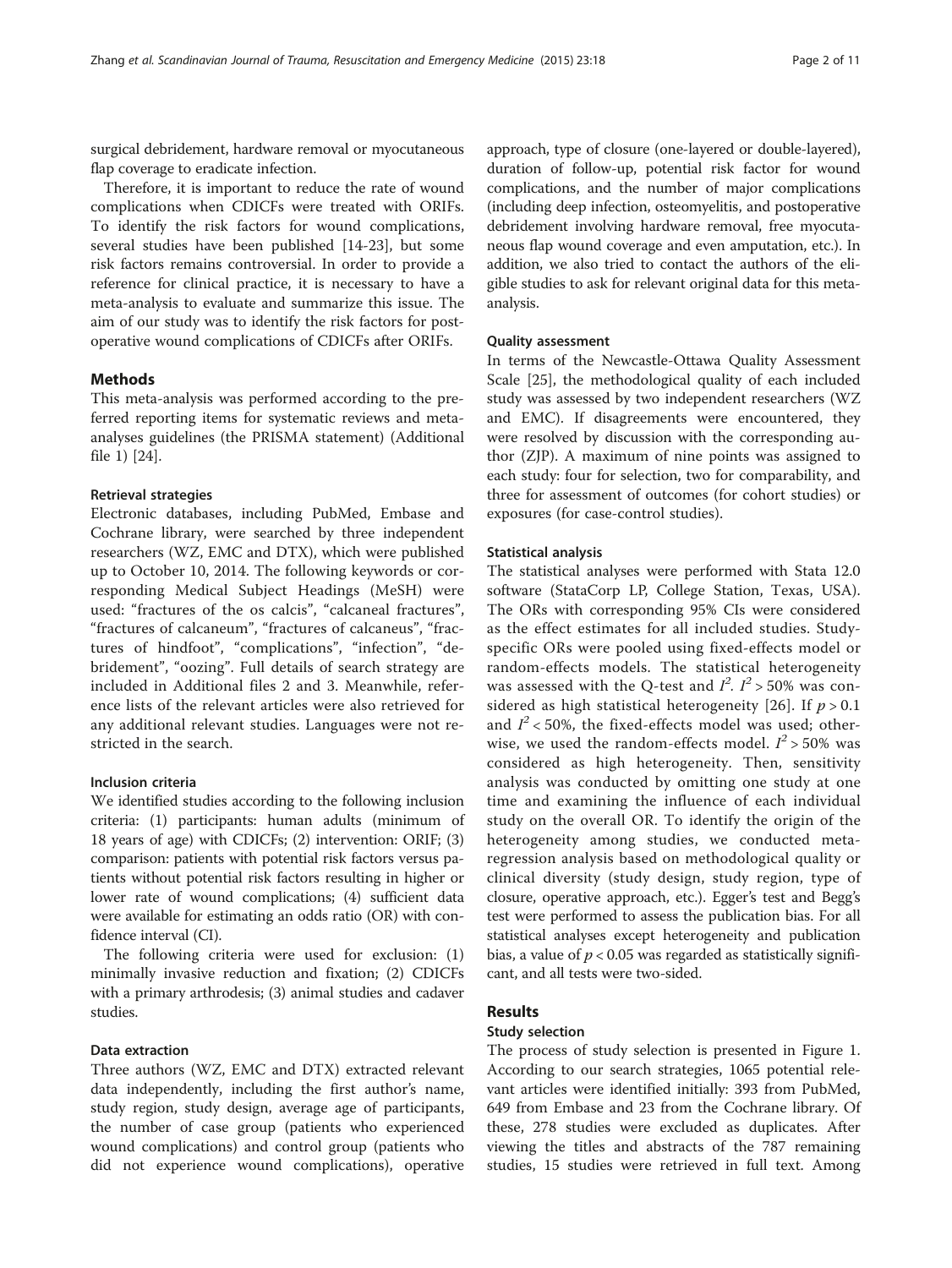<span id="page-2-0"></span>

those, one study was excluded due to it involving open calcaneal fractures [[27](#page-9-0)]. Sufficient data were not available in four studies, thus they were also excluded [[13,28-30\]](#page-9-0). Finally, 10 observational studies were included in this meta-analysis [[14-23](#page-9-0)]. There was an excellent interrater agreement between investigators on eligibility ( $K = 1.0$ ).

# Study characteristics

The characteristics of the 10 included studies are presented in Table [1](#page-3-0), of which eight studies was case-control studies and two were cohort studies. Among them, three were from Asia, five from Europe, one from America, and one from Oceania, respectively. The dataset involved 1559 patients with 1651 calcaneal fractures, of which 349 fractures were in the case group and 1302 fractures in the control group. The incidence of overall wound complications was 21.1%, including wound edge necrosis,

haematoma, wound dehiscence or separation, erythema, infection, etc. The major complications (deep infection, osteomyelitis, surgical treatments including surgical irrigation and debridement, hardware removal, free myocutaneous flap wound coverage and even amputation, etc.) rate was 9.6%, which accounted for 46% of overall wound complications. The average age was 40.4 years. The standard L-shaped extensile lateral approach was used in six studies, the extended lateral approach was performed in two studies and the surgical approach of the remaining two studies was unavailable. Seven of 10 included studies performed double-layered closure. Follow-up periods ranged from 10.7 months to 48 months.

# Study quality

Table [2](#page-4-0) shows the quality of included studies. The average score for the quality assessment of included studies was 7.10.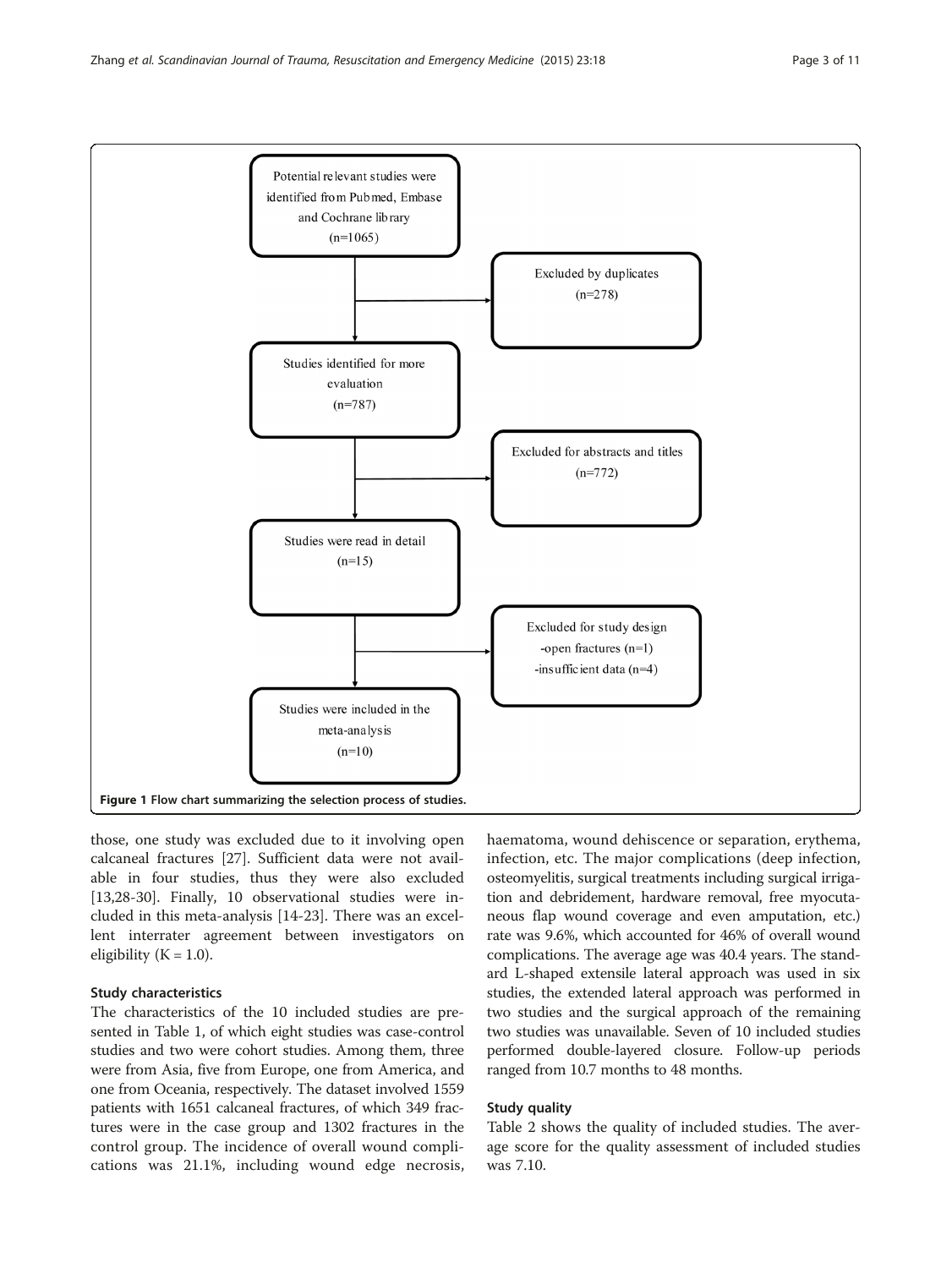# <span id="page-3-0"></span>Table 1 Study characteristics

| Study             | <b>Publication year Country</b> |             | Study design               |     | Group size<br>(fractures) | Total patients<br>(fractures) | <b>Major complications</b><br>(fractures) | Average<br>age (years) | <b>Operative</b><br>approach     | Closure<br>method | Follow-up period<br>(months) |
|-------------------|---------------------------------|-------------|----------------------------|-----|---------------------------|-------------------------------|-------------------------------------------|------------------------|----------------------------------|-------------------|------------------------------|
|                   |                                 |             |                            |     | Case Control              |                               |                                           |                        |                                  |                   |                              |
| Wu [14]           | 2014                            | China       | Case-control study         | 21  | 218                       | 209 (239)                     | $\overline{0}$                            | 37.6                   | L-shaped lateral 2 layer         |                   | <b>NA</b>                    |
| Soni [15]         | 2014                            | UK          | Retrospective cohort study | -10 | 59                        | 69 (69)                       | $\overline{2}$                            | 38.0                   | L-shaped lateral                 | 2 layer           | <b>NA</b>                    |
| Backes [22]       | 2014                            | Netherlands | Case-control study         | 57  | 134                       | 191 (191)                     | 19                                        | NA.                    | Extended lateral 1 layer/2 layer |                   | >12.0                        |
| Ding [16]         | 2013                            | China       | Case-control study         | 87  | 413                       | 479 (490)                     | 59                                        | 45.0                   | L-shaped lateral 2 layer         |                   | 14.2                         |
| Hao [17]          | 2013                            | China       | Case-control study         | 17  | 46                        | 58 (63)                       | 3                                         | 35.0                   | L-shaped lateral 2 layer         |                   | 12.0                         |
| Court-Brown [21]  | 2009                            | <b>UK</b>   | Case-control study         | 45  | 133                       | 178 (178)                     | 10                                        | 41.0                   | Extended lateral NA              |                   | <b>NA</b>                    |
| Koski [18]        | 2005                            | Finland     | Case-control study         | 35  | 113                       | 126 (148)                     | 20                                        | 39.8                   | L-shaped lateral                 | 2 layer           | 10.7                         |
| Assous [23]       | 2001                            | UK          | Retrospective cohort study | -13 | 27                        | 40 (40)                       | $\mathbf 0$                               | 35.0                   | <b>NA</b>                        | <b>NA</b>         | 27.0                         |
| Al-Mudhaffar [19] | 2000                            | UK          | Case-control study         | 6   | 27                        | 30(33)                        | $\overline{2}$                            | 41.0                   | <b>NA</b>                        | 2 layer           | 48.0                         |
| Folk [20]         | 1999                            | <b>USA</b>  | Case-control study         | 58  | 132                       | 179 (190)                     | 40                                        | 35.0                   | L-shaped lateral                 | 2 layer           | <b>NA</b>                    |
| Total             | $\overline{\phantom{a}}$        |             |                            | 349 | 1302                      | 1559 (1651)                   | 155                                       | 40.4                   |                                  | -                 | $\equiv$                     |

NA, not available; major complications included deep infection, osteomyelitis, and operative debridement, etc.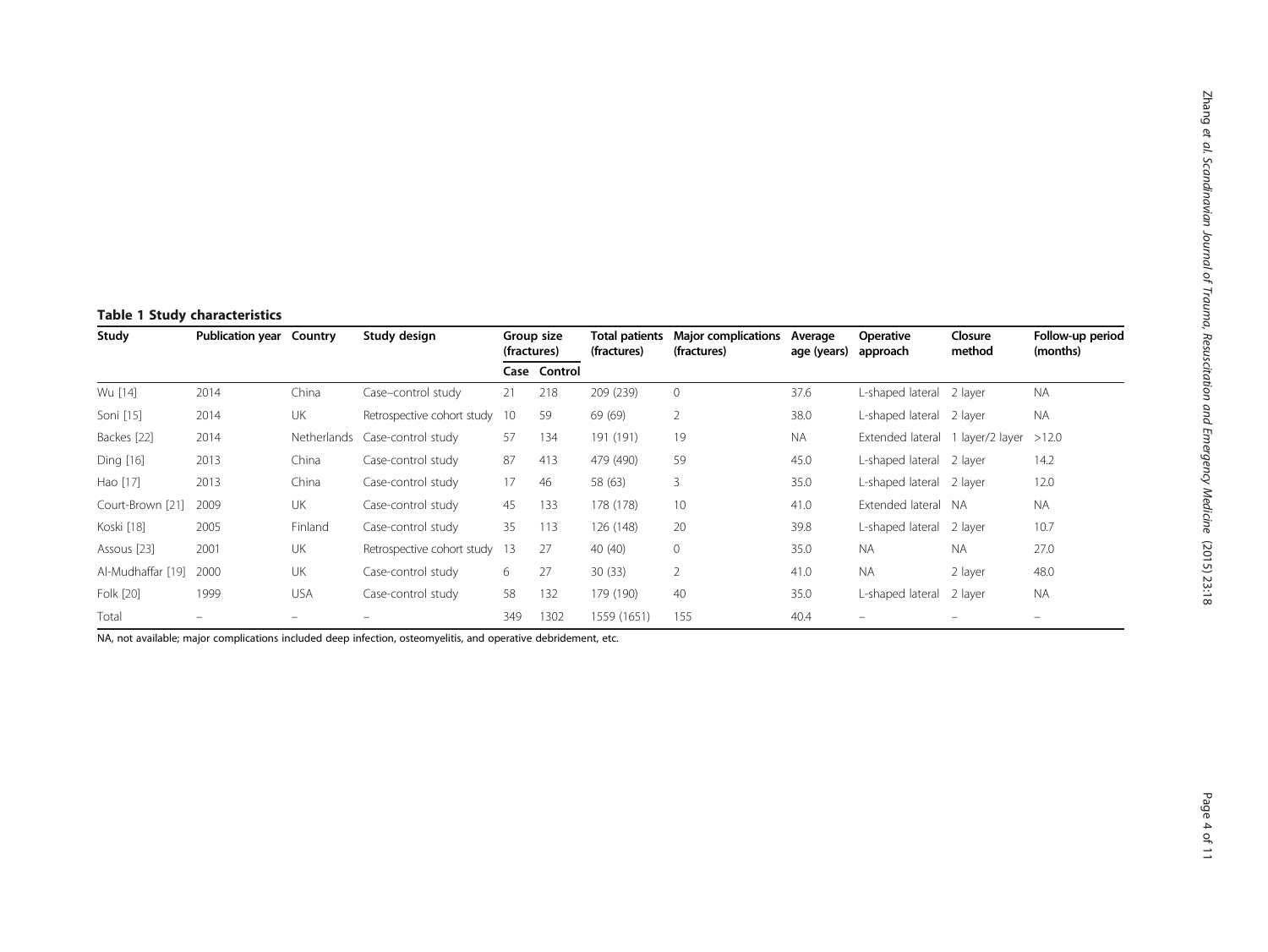<span id="page-4-0"></span>

| Case-control<br>study | Selection                                      |                                                    |                              |                                                                                   | Comparability                                             | Exposure                                   |                                                       |                                        |                      |
|-----------------------|------------------------------------------------|----------------------------------------------------|------------------------------|-----------------------------------------------------------------------------------|-----------------------------------------------------------|--------------------------------------------|-------------------------------------------------------|----------------------------------------|----------------------|
|                       | of cases                                       | Adequate definition Representativeness<br>of cases | Selection of<br>controls     | Definition of<br>controls                                                         | Control for important<br>factors or additional<br>factors | Ascertainment<br>of exposure<br>(blinding) | Same method of<br>ascertainment for<br>subjects       | Non-response<br>rate                   | score                |
| Wu [14]               |                                                |                                                    |                              |                                                                                   |                                                           |                                            |                                                       |                                        | 8                    |
| Backes [22]           |                                                |                                                    |                              |                                                                                   |                                                           |                                            |                                                       |                                        |                      |
| Ding [16]             |                                                |                                                    |                              |                                                                                   |                                                           |                                            |                                                       |                                        |                      |
| Hao [17]              | $\Omega$                                       |                                                    |                              |                                                                                   |                                                           |                                            |                                                       |                                        | h                    |
| Court-Brown [21]      | - 0                                            |                                                    |                              |                                                                                   |                                                           |                                            |                                                       |                                        |                      |
| Koski [18]            |                                                |                                                    |                              |                                                                                   |                                                           |                                            |                                                       |                                        |                      |
| Al-Mudhaffar [19] 1   |                                                |                                                    |                              |                                                                                   |                                                           |                                            |                                                       |                                        |                      |
| Folk [20]             |                                                |                                                    |                              |                                                                                   |                                                           |                                            |                                                       |                                        | 8                    |
| Cohort study          | Selection                                      |                                                    |                              |                                                                                   | Comparability                                             | Outcome                                    |                                                       |                                        | <b>Total quality</b> |
|                       | Representativeness<br>of the exposed<br>cohort | Selection of the<br>non-exposed<br>cohort          | Ascertainment<br>of exposure | Demonstration that<br>outcome of interest<br>was not present at<br>start of study | Control for important<br>factors or additional<br>factors | Assessment<br>of outcome                   | Follow-up was<br>long enough for<br>outcomes to occur | Adequacy of<br>follow up of<br>cohorts | score                |
| Soni [15]             |                                                |                                                    |                              |                                                                                   |                                                           |                                            | U                                                     |                                        |                      |
| Assous [23]           |                                                |                                                    |                              |                                                                                   |                                                           |                                            |                                                       |                                        |                      |

Note: A study can be awarded a maximum of 1 point for each numbered item within the Selection and Exposure categories. A maximum of 2 points can be given for Comparability.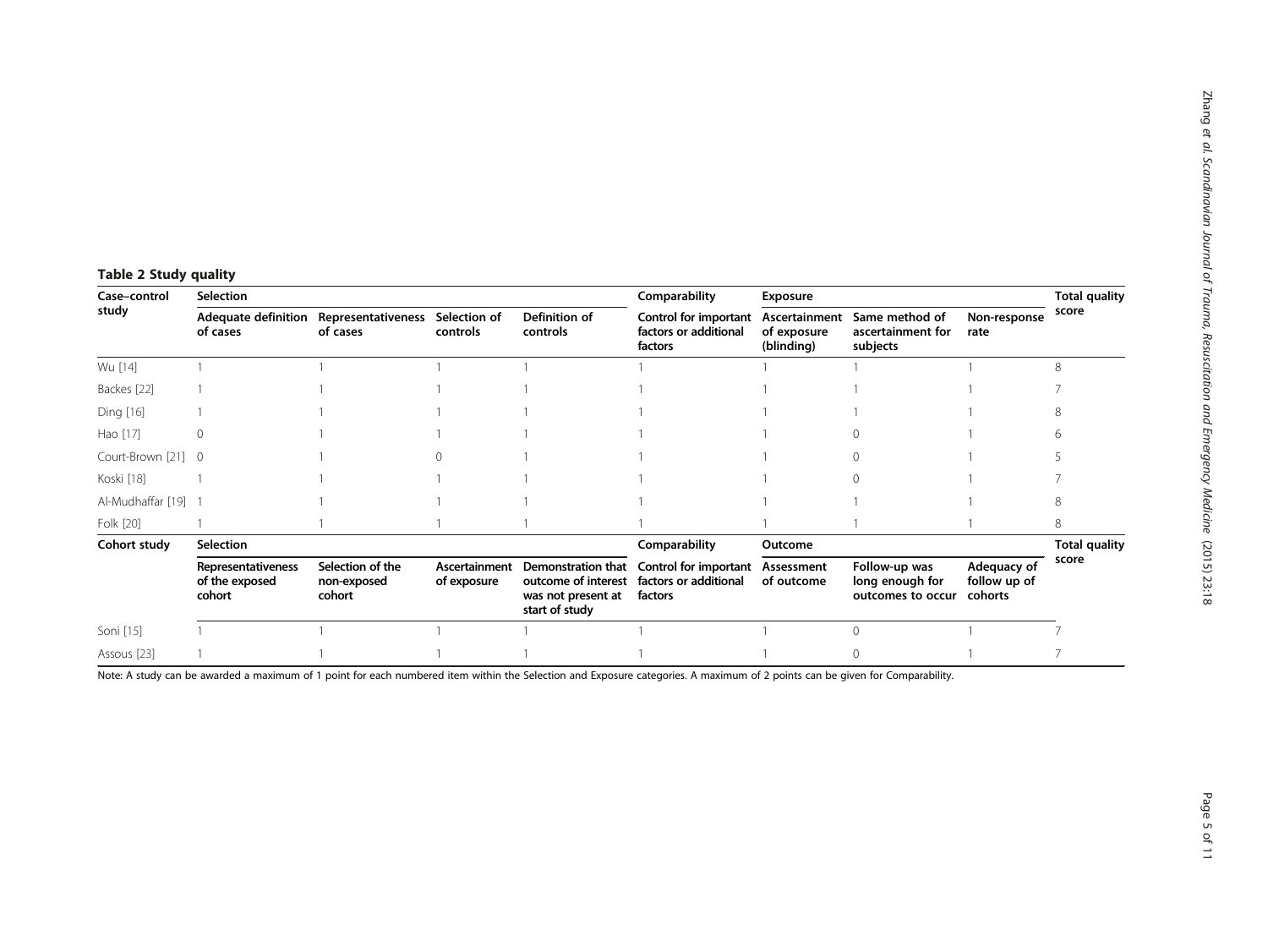#### Meta-analysis results

A meta-analysis of pooled data was performed to analyze the potential risk factors for postoperative wound complications. Table 3 summarizes the pooled results. Bone graft (OR, 1.74;  $p = 0.007$ ), diabetes (OR, 9.76;  $p < 0.00001$ ), no drainage (OR, 5.68;  $p < 0.00001$ ) and fracture severity (OR, 3.31;  $p < 0.00001$ ) were the significant risk factors for postoperative wound complications of CDICFs after ORIFs. However, female patients, ORIFs performed within 14 days of injury, smoking (Figure [2\)](#page-6-0), hypertension, and drinking did not make significant differences in the risk of wound complications ( $p > 0.05$ ). In addition, ORIFs performed within 14 days of injury and smoking did not significantly affect the rate of major wound complications ( $p > 0.05$ ) (Table [4\)](#page-6-0).

High heterogeneity was detected among studies evaluating as potential risk factors for smoking, female patients, and drinking ( $l^2$  > 50%). For smoking, sensitivity analysis was performed. The results demonstrated that the association was similar when one study was omitted at one time (Figure [3\)](#page-7-0). Based on the various diversities (publication year, study design, study quality, region, operative approach, type of closure), we conducted metaregression analysis to find the origin of the heterogeneity among studies, but the results demonstrated that these factors did not significantly influence the association between smoking and the risk of wound complications (Table [5](#page-7-0)). For female patients, we also performed sensitivity analysis. The result showed that once Backes et al.'s study [\[22\]](#page-9-0) was excluded, the heterogeneity of the pooled results would drop from 65% to 3%. However, the pooled outcome was still similar (OR, 1.23;  $p > 0.05$ ).

According to the results of Begg's test ( $p = 0.474$ , continuity corrected) and Egger's test ( $p = 0.328$ , Figure [4](#page-8-0)), there was no significant publication bias in this study.

#### **Discussion**

The most important finding of the meta-analysis was that bone graft, diabetes, no drainage and fracture severity were identified as risk factors for wound complications of CDICFs after ORIFs, while ORIFs performed within 14 days of injury, smoking, hypertension, drinking and female patients made no significant differences.

#### Patient-related risk factors

The results confirmed that fracture severity had a positive correlation on the postoperative wound complications in this study ( $OR = 3.31$ ), which was consistent with previous results [[21,22](#page-9-0),[27\]](#page-9-0). Backs et al. also reported that an American Society of Anesthesiologists (ASA) classification higher than ASA 1 was associated with an increased risk [\[22\]](#page-9-0). The disruption of microcirculation in the soft tissue could be a reason for it [\[31\]](#page-9-0). The more severe and complex fractures also increase the operative time that was associated with wound complications.

Our results showed that there was no significant difference in risk of postoperative wound complications between patients with or without a history of smoking, but a trend of more wound complications in patients with smoking history was observed (26.4% vs. 17.5%). Consistent results were observed in several studies [[18](#page-9-0),[21,32](#page-9-0),[33\]](#page-9-0). Based on a recent systematic review that included 6356 patients with fractures, trends toward more superficial and deep infections of postoperative wounds in smokers were noted; however, the differences were also not significant [[33](#page-9-0)]. Nicotine is a vasoconstrictor that reduces nutritional blood flow to the skin, resulting in tissue ischemia and impaired wound healing [\[16](#page-9-0)]. Moreover, it could increase platelet adhesiveness thereby raising the risk of thrombotic microvascular occlusion and tissue ischemia [\[34](#page-9-0)]. The subcutaneous synthesis of collagen (a critical determinant of the strength of an operative wound) was also impeded by smoking [[35](#page-9-0)]. In addition, Moller et al. found that an effective smoking intervention program six-eight weeks before surgery reduces postoperative morbidity [[36\]](#page-9-0). Based on results, we recommend that a smoking-cessation should be adopted before ORIFs.

Table 3 Pooled results of overall wound complications for potential risk factors

| <b>Potential risk factors</b>          | No. of studies | Exposed group | Non-exposed group | Pooled OR | 95% CI        | P value   | $l^2$ |
|----------------------------------------|----------------|---------------|-------------------|-----------|---------------|-----------|-------|
| Female                                 | 4              | 66/299        | 142/618           | 0.83      | $0.42 - 1.87$ | 0.59      | 65%   |
| Surgery timing (d) >14 (vs. $\leq$ 14) | 3              | 32/135        | 48/188            | 0.86      | $0.51 - 1.46$ | 0.58      | 0%    |
| Bone graft                             | 4              | 54/252        | 117/730           | 1.74      | 1.17-2.59     | 0.007     | 49%   |
| Smoking                                | 10             | 180/681       | 169/963           | 1.90      | $0.97 - 3.30$ | 0.06      | 80%   |
| Hypertension                           | 2              | 22/114        | 82/384            | 0.92      | $0.54 - 1.56$ | 0.75      | 0%    |
| Sanders classification (II.III/IV)     | 4              | 37/98         | 134/707           | 3.31      | 2.02-5.44     | < 0.00001 | 0%    |
| <b>Diabetes</b>                        | 4              | 20/33         | 94/367            | 9.97      | 4.43-23.50    | < 0.00001 | 0%    |
| Drinking                               |                | 26/107        | 48/142            | 0.85      | $0.19 - 3.76$ | 0.83      | 55%   |
| No drainage                            |                | 63/268        | 15/162            | 5.68      | 2.91-11.09    | < 0.00001 | 0%    |
| Female                                 | 4              | 66/299        | 142/618           | 0.83      | $0.42 - 1.87$ | 0.59      | 65%   |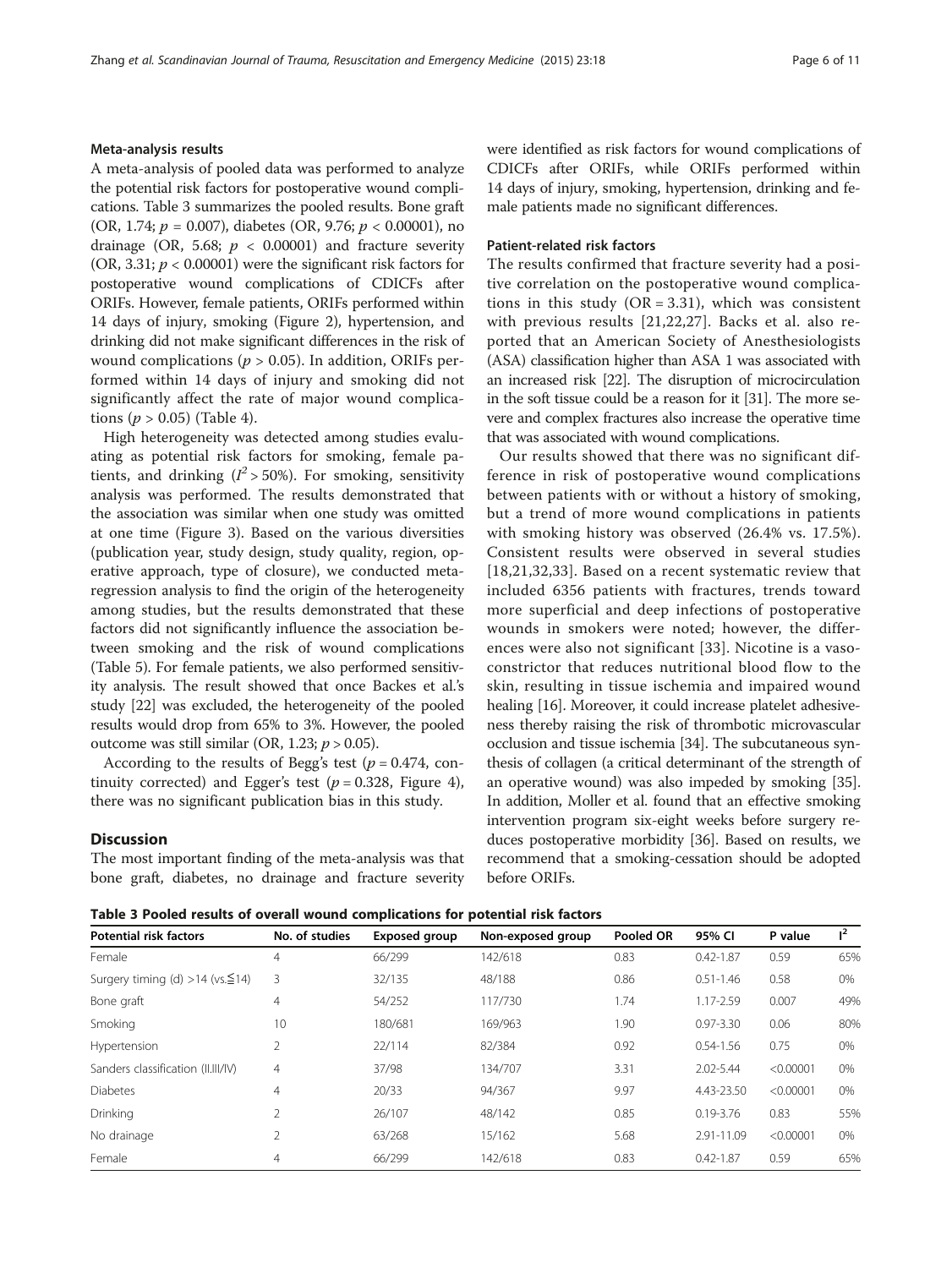<span id="page-6-0"></span>

Diabetes was the strongest risk factor for wound complications (OR = 9.97). Patients with diabetes had a 9.97-times greater risk of wound complications when compared with patients without diabetes. It has been demonstrated that diabetes could impede wound healing due to microvascular abnormalities [[16](#page-9-0)].

As for female patients, drinking and hypertension, the results showed that they were not associated with the rate of wound complications. Similar results were reported in previous studies [\[21,22\]](#page-9-0). In our study, the average age of patients was relatively young (40.4 years old). The fractures in women generally were caused by relatively lowenergy trauma that produced less severe injuries than those in men [[37](#page-9-0)].

#### Surgery-related risk factors

We found that bone grafting would increase the risk of wound complications ( $OR = 1.74$ ). Similarly, a systematic review revealed that the infection rate in the bone graft group was higher than that in non-graft group (8.3% vs. 6.3%) [\[38](#page-9-0)]. Other studies also reported higher complications rate in the treatment of DICAFs with bone grafts [[39,40\]](#page-9-0). Bone grafts in this meta-analysis included autogenous and allogenous bone grafts. Due to poor blood supply at the surgical site and serious soft tissue injury, the allogenous bone grafting with weak antibacterial properties might increase wound complications, such as infection and oozing. Meanwhile, for autogenous bone grafts, the procedure of bone-graft harvesting increased the operative time and blood loss. Additionally, the duration of surgery and blood loss was associated with wound complications [\[14,16\]](#page-9-0). According to a survey, the complication rates associated with harvesting iliac bone grafts can be as high as 40%, including chronic pain, haematoma formation, scarring, nerve injury, and wound problems [[41](#page-9-0)]. Moreover, the medial wall of the CDICF was also fractured, proper filling of the space might be impossible, and the speed of healing did not warrant the

Table 4 Pooled results of major wound complications for potential risk factors

| <b>Potential risk factors</b>           | No. of studies | Exposed group | Non-exposed group | Pooled OR | 95% CI    | P value |     |
|-----------------------------------------|----------------|---------------|-------------------|-----------|-----------|---------|-----|
| Surgery timing (d) > 14 ( $vs.\leq$ 14) |                | 15/125        | 3/135             | .26       | 0.58-2.74 | 0.57    | 15% |
| Smoking                                 |                | 12/117        | 5/134             | 0.99      | 0.46-2.17 | 0.99    | 36% |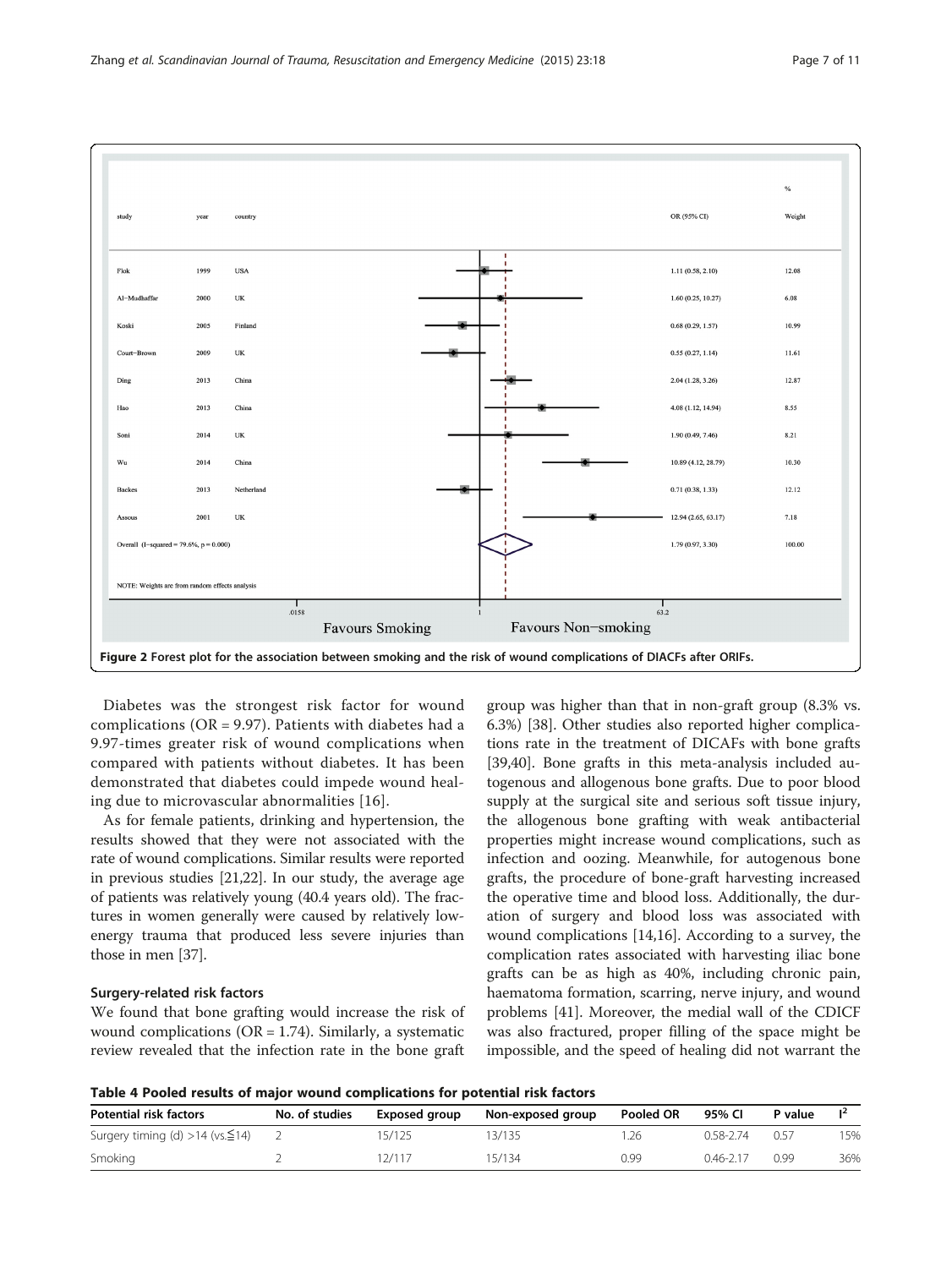<span id="page-7-0"></span>

extra risk associated with a graft. Several studies found no objective radiographic or functional benefit to the use of bone grafts in the operative treatment of CDICFs [[28,42\]](#page-9-0). Given the extra surgical complications and the lack of any demonstrable extra benefit associated with bone grafting, we recommend that it should not be performed during ORIFs for CDICFs.

Our results showed that conditions with no drainage increased the risk of postoperative wound complications  $(OR = 5.68)$ . A closed suction drain reduces the formation of haematomas thereby decreasing the likelihood of prolonged oozing from the wound, delayed wound healing or infection of the wound [[43](#page-9-0)]. Evidence suggests it is accomplished through increasing blood circulation by angiogenesis, removing oedema, increasing granulation tissue formation, and decreasing bacteria counts [\[44](#page-9-0)[,45](#page-10-0)]. Based on the data in a multi-centre prospective randomized clinical trial, there was a decreased incidence of wound dehiscence after high-risk fractures when patients have drainage applied to their surgical incision; the risk of infection was 1.9 times higher in control patients treated without drainage [\[46\]](#page-10-0). Meanwhile, consistent with several studies detected the similar result [\[47-49\]](#page-10-0). Nevertheless,

drainage might also become contaminated and act as a conduit for infection, thus timely removals should be a concern.

For surgical timing, there is no difference between whether ORIFs were performed within 14 days of the injuries or later in our study. The correlation between surgical timing and wound complications remains an unsettled issue. Surgeries should be carried out after the condition of soft tissue improves [[14\]](#page-9-0). Nevertheless, if ORIFs were postponed after complete regression of soft tissue oedema, haematoma would occur with the formation of a fibrous bony callus making separation and reduction of fracture fragments difficult, which would influence the final outcomes [[50](#page-10-0)]. Wu et al. found that the risk of wound complications for ORIFs occurring within three days of injury was 5.47 times higher than that of surgeries delayed more than three days. Likewise, Al-Mudhaffar et al. suggest that it could be appropriate to delay ORIFs for at least seven to 10 days or until wrinkling of the skin reappears prior to afflicting a second assault on the soft tissue envelope for all calcaneal fractures requiring surgical interventions [[19\]](#page-9-0). In contrast, Ho et al. reported that if ORIF was performed

Table 5 Meta-regression for variables that influence the association between smoking and risk of wound complications

| <b>Variables</b>   | Study variance $(t^2)$ | P value | Residual variation due to heterogeneity $(I^2)$ |  |  |
|--------------------|------------------------|---------|-------------------------------------------------|--|--|
| Publication year   | 1.04                   | 0.75    | 80.85%                                          |  |  |
| Study design       | 0.86                   | 0.26    | 79.73%                                          |  |  |
| Operative approach | 1.06                   | 0.89    | 80.70%                                          |  |  |
| Type of closure    | 0.94                   | 0.35    | 78.99%                                          |  |  |
| Study quality      | 0.78                   | 0.18    | 74.83%                                          |  |  |
| Study region       | 0.88                   | 0.26    | 78.71%                                          |  |  |
|                    |                        |         |                                                 |  |  |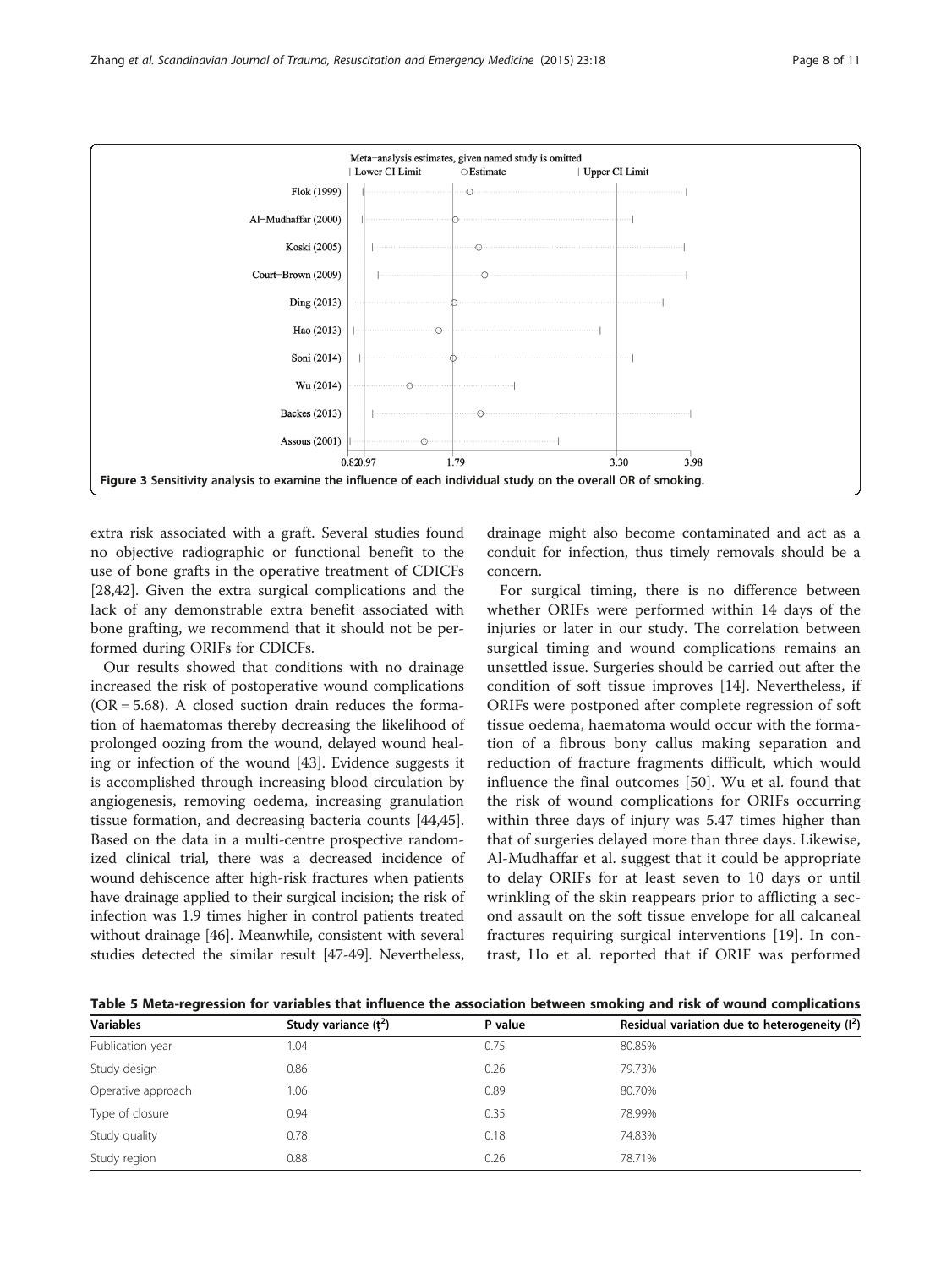<span id="page-8-0"></span>

within 48 hours of injury by experienced orthopaedic trauma surgeons, fractures could be stabilized with relatively low rates of wound complications [[51\]](#page-10-0). Meanwhile, Tennent et al. found that the infection rate increased significantly if the interval between injury and operation was greater than 14 days [[32\]](#page-9-0). Therefore, for more objective facts, further high quality randomized controlled trials are required.

In this study, several risk factors were not combined due to inconsistent data forms or insufficient data. Longer operative time [\[14](#page-9-0)], prolonged tourniquet time [\[19](#page-9-0)], static skin distraction [[14](#page-9-0)], a high number of persons present in the operating room [[16\]](#page-9-0), surgeon lacking surgical experience [[21](#page-9-0)], higher body mass index [[29](#page-9-0)] and a single-layer closure method [[29](#page-9-0)] have earlier been identified as the risk factors associated with increased wound complications.

#### Strengths and limitations

This study has several strengths. Firstly, to the best of our knowledge, this study is the first meta-analysis that quantitatively summarizes risk factors for wound complications of CDICFs after ORIFs. Secondly, the pooled outcomes are reliable due to our comprehensive data search, rigorous evaluation of methodological quality and the heterogeneity measure. Moreover, most included studies came from level-one trauma centers.

It is undeniable that there are some limitations in this study. First, all the included studies were retrospective cohort studies or case–control studies involving unavoidable recall and interviewer biases. Second, significant heterogeneity was detected in some pooled outcomes. However, after sensitivity analysis, meta-regression analysis and excluded publication bias, the outcomes are reliable. In addition, unadjusted confounding factors, such as the

application of antibiotics, the experience of surgeons and the compliance of patients, which could influence the rate of wound complications, were not fully accounted for in several studies.

# Conclusions

Based on available evidences, bone graft, diabetes, no drainage and fracture severity were identified as risk factors for wound complications of CDICFs after ORIFs. Meanwhile, a smoking-cessation should be adopted before ORIFs. Prior to surgical treatment of CDICFs, patients who have the risk factors identified in this study should be counselled concerning the possible complications that might arise after ORIFs. Meanwhile, clinicians should consider the relevant risk factors to choose a better therapeutic strategy. In addition, future well-designed studies should be conducted to confirm these findings.

# Additional files

[Additional file 1:](http://www.sjtrem.com/content/supplementary/s13049-015-0092-4-s1.doc) Checklist S1 PRISMA checklist for this meta-analysis. [Additional file 2:](http://www.sjtrem.com/content/supplementary/s13049-015-0092-4-s2.zip) Search strategy for PubMed. [Additional file 3:](http://www.sjtrem.com/content/supplementary/s13049-015-0092-4-s3.zip) Search strategy for Embase.

#### Abbreviations

CI: Confidence interval; CDICF: Closed displaced intra-articular calcaneal fracture; ORIF: Open reduction and internal fixation; OR: Odds ratio.

#### Competing interests

The authors declare that they have no completing interests.

#### Author contributions

ZJP and WZ designed the study. WZ, ERM and DTX acquired and analyzed data. WZ, ERM, DTX and HFY drafted the manuscript. All authors read and approved the final manuscript.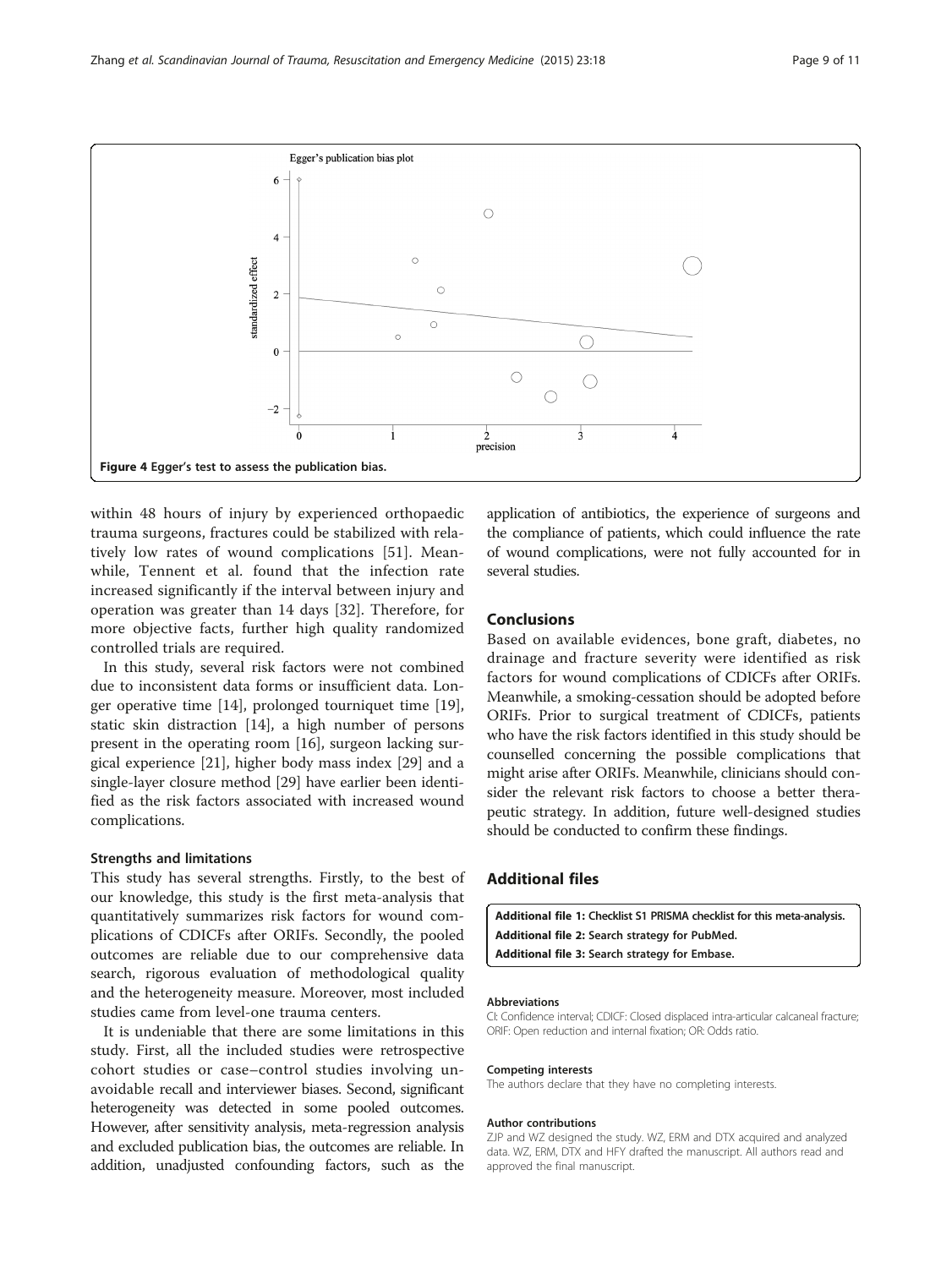#### <span id="page-9-0"></span>Funding

All authors have contributed significantly and are in agreement with the content of the manuscript. All authors have no relevant financial relationships to disclose.

#### Author details

<sup>1</sup>Department of Orthopedics, Second Affiliated Hospital, School of Medicine, Zhejiang University, Hangzhou, People's Republic of China. <sup>2</sup>Eye Center, Second Affiliated Hospital of Zhejiang University School of Medicine, Hangzhou, Zhejiang Province, People's Republic of China.

#### Received: 27 October 2014 Accepted: 7 January 2015 Published online: 08 February 2015

#### References

- Mitchell MJ, Mckinley JC, Robinson CM. The epidemiology of calcaneal fractures. Foot. 2009;19:197–200.
- 2. Cave EF. Fracture of the os calcis-the problem in general. Clin Orthop Relat Res. 1963;30:64–6.
- 3. Brauer CA, Manns BJ, Ko M, Donaldson C, Buckley R. An economic evaluation of operative compared with nonoperative management of displaced intra-articular calcaneal fractures. J Bone Joint Surg Am. 2005;87:2741–9.
- 4. Cotton FHF. Results of fracture of the os calcis. J Bone Joint Surg Am. 1916;48:290–8.
- 5. Dhillon MS, Bali K, Prabhakar S. Controversies in calcaneus fracture management: a systematic review of the literature. Musculoskelet Surg. 2011;95:171–81.
- 6. Agren PH, Wretenberg P, Sayed-Noor AS. Operative versus nonoperative treatment of displaced intra-articular calcaneal fractures: a prospective, randomized, controlled multicenter trial. J Bone Joint Surg Am. 2013;95:1351–7.
- 7. Nouraei MH, Moosa FM. Operative compared to non-operative treatment of displaced intra-articular calcaneal fractures. J Res Med Sci. 2011;16:1014–9.
- 8. Howard JL, Buckley R, Mccormack R, Pate G, Leighton R, Petrie DGR. Complications following management of displaced intra-articular calcaneal fractures: a prospective randomized trial comparing open reduction internal fixation with nonoperative management. J Orthop Trauma. 2003;17:241–9.
- 9. Thordarson DB, Krieger LE. Operative vs. Nonoperative treatment of intraarticular fractures of the calcaneus: a prospective randomized trial. Foot Ankle Int. 1996;17:2–9.
- 10. O'Farrell DA, O'Byrne JM, Mccabe JP, Stephens MM. Fractures of the os calcis: improved results with internal fixation. Injury. 1993;24:263–5.
- 11. Benirschke SK, Sangeorzan BJ. Extensive intraarticular fractures of the foot. Surgical management of calcaneal fractures. Clin Orthop Relat Res. 1993;292:128–34.
- 12. Stephenson JR. Surgical treatment of displaced intraarticular fractures of the calcaneus. A combined lateral and medial approach. Clin Orthop Relat Res. 1993;290:68–75.
- 13. Abidi NA, Dhawan S, Gruen GS, Vogt MT, Conti SF. Wound-Healing risk factors after open reduction and internal fixation of calcaneal fractures. Foot Ankle Int. 1998;19:856–61.
- 14. Wu K, Wang C, Wang Q, Li H. Regression analysis of controllable factors of surgical incision complications in closed calcaneal fractures. J Res Med Sci. 2014;19:495–501.
- 15. Soni A, Vollans S, Malhotra K, Mann C. Association between smoking and wound infection rates following calcaneal fracture fixation. Foot Ankle Spec. 2014;7:266–70.
- 16. Ding L, He Z, Xiao H, Chai L, Xue F. Risk factors for postoperative wound complications of calcaneal fractures following plate fixation. Foot Ankle Int. 2013;34:1238–44.
- 17. Hao D, Chen C, Wang D, Yin Y. Non-operation related risk factors of wound complications of calcaneal fractures using lateral extensive L-shaped incision. Zhongguo Xiu Fu Chong Jian Wai Ke Za Zhi. 2013;27:30–5.
- 18. Koski A, Kuokkanen H, Tukiainen E. Postoperative wound complications after internal fixation of closed calcaneal fractures: A retrospective analysis of 126 consecutive patients with 148 fractures. Scand J Surg. 2005;94:243–5.
- 19. Al-Mudhaffar M, Prasad CV, Mofidi A. Wound complications following operative fixation of calcaneal fractures. Injury. 2000;31:461–4.
- 20. Folk JW, Starr AJ, Early JS. Early wound complications of operative treatment of calcaneus fractures: analysis of 190 fractures. J Orthop Trauma. 1999;13:369–72.
- 21. Court-Brown CM, Schmidt M, Schutte BG, Factors affecting infection after calcaneal fracture fixation. Injury. 2009;40:1313–5.
- 22. Backes M, Schepers T, Beerekamp MSH, Luitse JSK, Goslings JC, Schep NWL. Wound infections following open reduction and internal fixation of calcaneal fractures with an extended lateral approach. Int Orthop. 2014;38:767–73.
- 23. Assous M, Bhamra MS. Should Os calcis fractures in smokers be fixed? a review of 40 patients. Injury. 2001;32:631–2.
- 24. Moher D, Liberati A, Tetzlaff J, Altman DG. Preferred reporting items for systematic reviews and meta-analyses: the PRISMA statement. PLoS Med. 2009;6:e1000097.
- 25. Stang A. Critical evaluation of the Newcastle-Ottawa scale for the assessment of the quality of nonrandomized studies in meta-analyses. Eur J Epidemiol. 2010;25:603–5.
- 26. Higgins JP, Thompson SG, Deeks JJ, Altman DG. Measuring inconsistency in meta-analyses. BMJ. 2003;327:557–60.
- 27. Schepers T, Den Hartog D, Vogels LM, Van Lieshout EM. Extended lateral approach for intra-articular calcaneal fractures: an inverse relationship between surgeon experience and wound complications. J Foot Ankle Surg. 2013;52:167–71.
- 28. Singh AK, Vinay K. Surgical treatment of displaced intra-articular calcaneal fractures: Is bone grafting necessary? J Orthop Traumatol. 2013;14:299–305.
- 29. Shuler FD, Conti SF, Gruen GS, Abidi NA. Wound-healing risk factors after open reduction and internal fixation of calcaneal fractures: Does correction of Bohler's angle alter outcomes? Orthop Clin N Am. 2001;32:187–92.
- 30. Benirschke SK, Kramer PA. Wound healing complications in closed and open calcaneal fractures. J Orthop Trauma. 2004;18:1–6.
- 31. Berry GK, Stevens DG, Kreder HJ, Mckee M, Schemitsch E, Stephen DJ. Open fractures of the calcaneus: a review of treatment and outcome. J Orthop Trauma. 2004;18:202–6.
- 32. Tennent Td CPSR. The operative management of displaced intra-articular fractures of the calcaneum: a two-centre study using a defined protocol. Injury. 2001;32:491–6.
- 33. Scolaro JA, Schenker ML, Yannascoli S, Baldwin K, Mehta S, Ahn J. Cigarette smoking increases complications following fracture: A systematic review. J Bone Joint Surg Am. 2014;96:674–81.
- 34. Padmavathi P, Reddy VD, Maturu P, Varadacharyulu N. Smoking-induced alterations in platelet membrane fluidity and Na(+)/K(+)-ATPase activity in chronic cigarette smokers. J Atheroscler Thromb. 2010;17:619–27.
- 35. Jorgensen LN, Kallehave F, Christensen E, Siana JE, Gottrup F. Less collagen production in smokers. Surgery. 1998;123:450–5.
- 36. Moller AM, Villebro N, Pedersen T, Tonnesen H. Effect of preoperative smoking intervention on postoperative complications: a randomised clinical trial. Lancet. 2002;359:114–7.
- 37. Barla J, Buckley R, Mccormack R, Pate G, Leighton R, Petrie D, et al. Displaced intraarticular calcaneal fractures: long-term outcome in women. Foot Ankle Int. 2004;25:853–6.
- 38. Yang Y, Zhao H, Zhou J, Yu G. Treatment of displaced intraarticular calcaneal fractures with or without bone grafts: a systematic review of the literature. Indian J Orthop. 2012;46:130–7.
- 39. Huang PJ, Huang HT, Chen TB, Chen JC, Lin YK, Cheng YM, et al. Open reduction and internal fixation of displaced intra-articular fractures of the calcaneus. J Trauma. 2002;52:946–50.
- 40. Baumgaertel FR, Gotzen L. Two-stage operative treatment of comminuted os calcis fractures. Primary indirect reduction with medial external fixation and delayed lateral plate fixation. Clin Orthop Relat Res. 1993;290:132–41.
- 41. Silber JS, Anderson DG, Daffner SD, Brislin BT, Leland JM, Hilibrand AS. Donor site morbidity after anterior iliac crest bone harvest for single-level anterior cervical discectomy and fusion. Spine (Phila Pa 1976). 2003;28:134–9.
- 42. Longino D, Buckley RE. Bone graft in the operative treatment of displaced intraarticular calcaneal fractures: Is it helpful? J Orthop Trauma. 2001;15:280–6.
- 43. Parker MJ, Livingstone V, Clifton R, Mckee A. Closed suction surgical wound drainage after orthopaedic surgery. Cochrane Database Syst Rev. 2007;5:D1825.
- 44. Chen SZ, Li J, Li XY, Xu LS. Effects of vacuum-assisted closure on wound microcirculation: an experimental study. Asian J Surg. 2005;28:211–7.